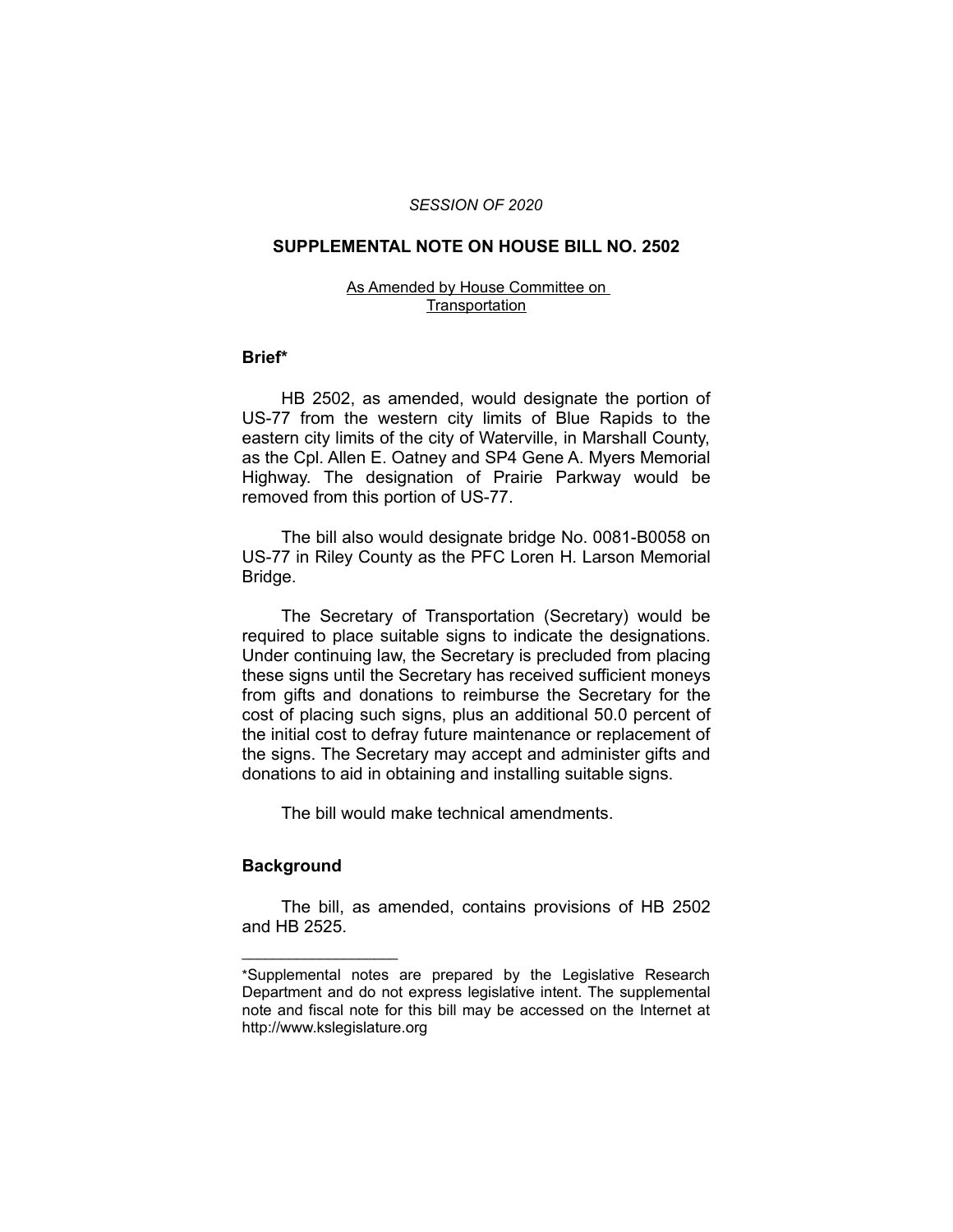# *Oatney/Myers Memorial Highway (HB 2502)*

HB 2502 was introduced by the House Committee on Transportation at the request of Representative Pannbacker.

In the House Committee hearing February 11, 2020, Representative Pannbacker, the brother of Cpl. Oatney, the mayor of Blue Rapids, and both the commander and the adjutant commander of American Legion Post 169 (Blue Rapids) provided proponent testimony. Written testimony was provided by the commander of American Legion Post 332 (Waterville). The Kansas Department of Transportation provided written-only neutral testimony. No opponent testimony was provided.

According to testimony, Cpl. Oatney and SP4 Myers grew up near the portion of highway to be so designated and died while serving in the U.S. Army during the Vietnam War. Cpl. Oatney graduated from Valley Heights High School in 1969 and died in 1970 in Cambodia. SP4 Myers graduated from Waterville High School in 1966 and died in Vietnam in 1969.

The House Committee amended the description of the portion of the highway to be designated and added the contents of HB 2525.

According to the fiscal note prepared by the Division of the Budget on HB 2502, as introduced, KDOT indicates it is statutorily required (KSA 68-10,114) to receive a total of \$4,140 in gifts and donations to manufacture, install, and conduct maintenance on two signs along US-77 to designate that portion of the highway as the Cpl. Allen E. Oatney and SP4 Gene A. Myers Memorial Highway. KDOT indicates the bill would require an increase of \$2,760 in expenditure limitation for the agency operations account in FY 2021 to manufacture and install the signs. Any fiscal effect associated with enactment of HB 2502 is not reflected in *The FY 2021 Governor's Budget Report*.